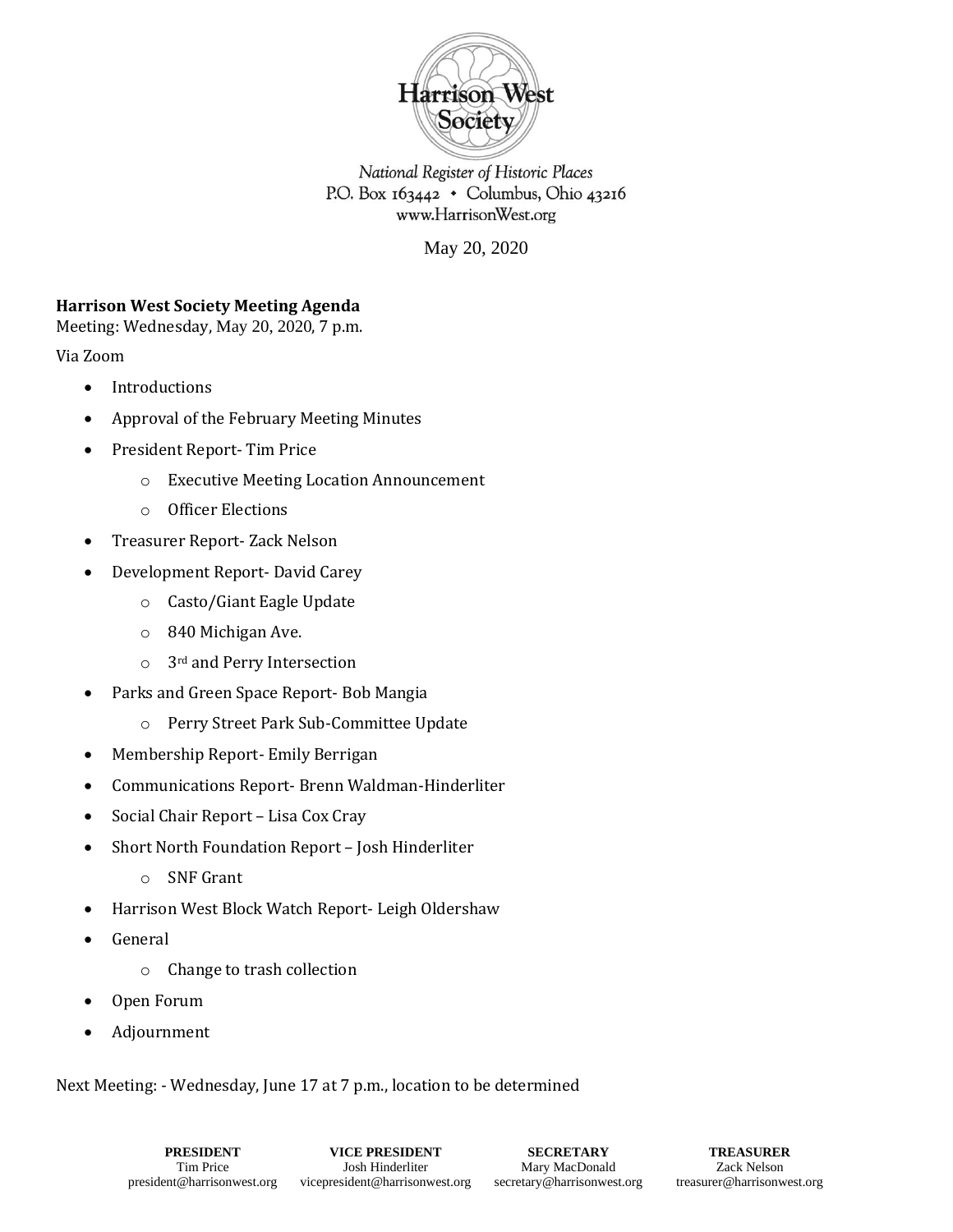#### **Harrison West Society Meeting ~ February 19, 2020**

**Meeting** called to order at 7:04PM at Harrison Park Community Center **Quorum** Present

### **Presiding**: Tim Price, President

**Presentation**: CASTO, D. Carey, early planning stages, Casto is asking for feedback, not presenting a detailed proposal. HWS deals with development proposals, when they require zoning variances we review projects, meet with the developers and give a thumbs up or down to the City. Try to get to a "yes" recommendation. Eric Liebowitz, Ted Hardesty (Edge), Brent (Casto), Colby Turnow (Casto). Buttles, Neil, Collins and Thurber Drive East are the boundaries of the plot. Everyone is excited for the opportunity to rethink this site, built in the 60s/70s. Suburban style retail in the center of the neighborhood, addresses streets and is appropriate for the neighborhood. Not a blank slate. Timeline: GE closed 1/31/20. Met w/HWS Exec. Restrictions: other tenants in the center CVS has control outside of its storefront and significant lease term remaining. Some preliminary convos with them and they are willing to evaluate a new position within the project. CVS need to have: site requirements, corner lot (Buttles & Neil), conventional surface parking. They think they can address the CVS concerns with the design team. CVS is engaged, move forward with mixed use component complementary to what is happening in the hood. Grocery: lots of potential users that fit the profile of what the community is looking for and think there's an excellent chance of landing a grocer for the site. Goal: return in April with more concrete plan. Overview of residential aspects: pink bubble- Neil frontage having retailers along it; some surface parking, yellow bubbles anticipate residential, stepping down density, from Neil 3-4 story. How will this project fit the context of the neighborhood. No deals done or even close. Appears,  $\frac{1}{2}$  space allocated to residential, where will they park? Must be accommodated in a parking garage within the site. CVS expectation of surface parking adjacent to their site. Preference to not have between building and the street. Trying to get retail/residential along all 4 border streets. More pedestrian friendly along Neil Ave. Buttles has 35' height limit, west side, Wheeler Park 2-3 story buildings, South is Westminster, closest building is 7 stories and scales up, new one will be 11-12 stories. Single family along Neil Ave. Concern of 11 stories Thurber on Neil Ave. and what does all of these apartments do to property values? Supports additional height and density on this property. What size grocery do they hope to attract? Total site is 5 acres. If grocery occupies the bulk, what's top end size in mind? 20-30K SF. Can't speculate as it's very site specific. Additional curb cuts on Buttles or Neil? Not anticipating new curb cuts. Like the mix of coffee shops, restaurants, more walkable and looking for a small grocery, not a huge location. Want variety and a reason to visit that project every day. What is happening to the current businesses that aren't CVS? Continue to operate until redevelopment. Can't answer lease terms. CVS has more than a decade remaining (NOT a blank slate). Restaurants are changing the profile of the neighborhood with so many nightclubs, bars and restaurants. Any effort to seek local businesses as tenants? Too early to know what other tenancy looks like. Want to maintain small businesses. Victorian Village has restricted parking want these businesses, but need to be things that serve the residents. Concerned for density, parking, green spaces and driving in traffic that will make parking even worse. Parking and traffic flow, zoom out to 1 square mile, work with City on traffic flow. Especially Goodale and the 670 ramp. Traffic study will be done. Keep in mind the delivery trucks, etc. visiting customer is competing with that traffic. How does the 20-30K compare to GE that was there? (38K SF), how much parking does a space that size require? Retailers historically wanted more parking now want less,